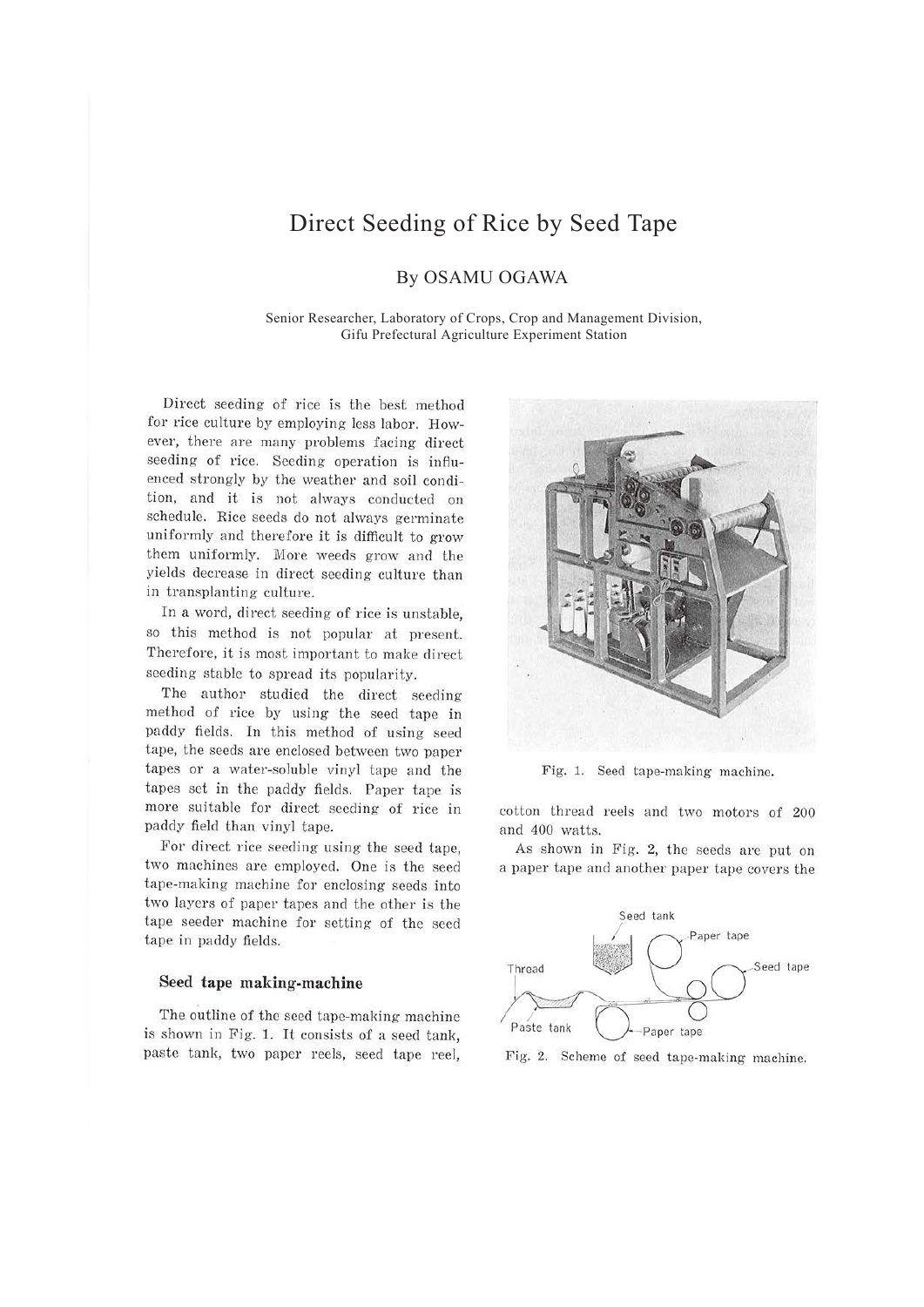seed lots, and then two papers are pasted together at both sides of the seed lots with two cotton threads passed through a paste tank that is made by glutinous rice and not involving an antiseptic.

Two cotton threads act to increase the strength for pulling the seed tape and it is free from causing damage to the seed tape setting in paddy fields. The papers must be ventilative and permeable to water needed for germination of the seeds. The threads must dissolve lest the operation of other various farm machines should be obstructed.

The reel is divided into ten tapes, which are 3.4 cm wide and 120 m long. The operating efficiency of this machine is 0.15 m per sec. It takes 40 min. to make 3,300 m of seed tapes covering 10 ares.

The distance between each seed spots and number of seeds enclosed per spot are adjustable at will and accurately as shown in Table 1.

**Table 1. Enclosing of seeds by seed tapemaking machine** 

| Sachikaze            | Kinmaze              |  |  |
|----------------------|----------------------|--|--|
| $15.4 \pm 1.9$ cm    | 15.0 $\pm$ 0.8 cm    |  |  |
| 5.6 $\pm$ 1.5 grains | $6.6 \pm 1.5$ grains |  |  |
| $2, 1+0.6$ cm        | $2.4 + 0.6$ cm       |  |  |
| $1.4 + 0.2$ cm       | $1.6 + 0.6$ cm       |  |  |
|                      |                      |  |  |

It is one of the good points that seeds are enclosed accurately as a spot. By using this seed tape, seeds are seeded as a spot or group with a proper spacing in the row like roadside tree's style.

This seeding system is very convenient for the growth of rice plant and for various cultural managements as compared with a broadcast and drill planting and also it is possible to break up the labor peak in rice culture by preparing the seed tape 60 days before setting in paddy fields.

#### **Tape seeder machine**

The tape seeder machine consists of a float, shoes, rollers and tape reels as shown Fig. 3.



Fig. 3. Tape seeder machine.

The weight of this machine is 5 kg and handytyped, and this machine is suitable even in bad condition and in small fields. The shoes make two furrows, 6 cm wide,  $1 \sim 2$  cm deep and each tape is set into two furrows at the same time. Consequently, seeds are seeded in the bottom of the furrow and the tape will be pressed down and both sides of the furrow will fall down, but it is not desirable that the seeds are covered with soil before germination. After germination, the basal part of the stem is covered sufficiently with soil so that it will be of great advantage to prevent the loding of rice plants.

## **Conditions of paddy field and setting of the seed tape**

The field is tilled, submerged and puddled. After puddling, water is removed and then the soil condition becomes like a jelly. This condition is the most important factor for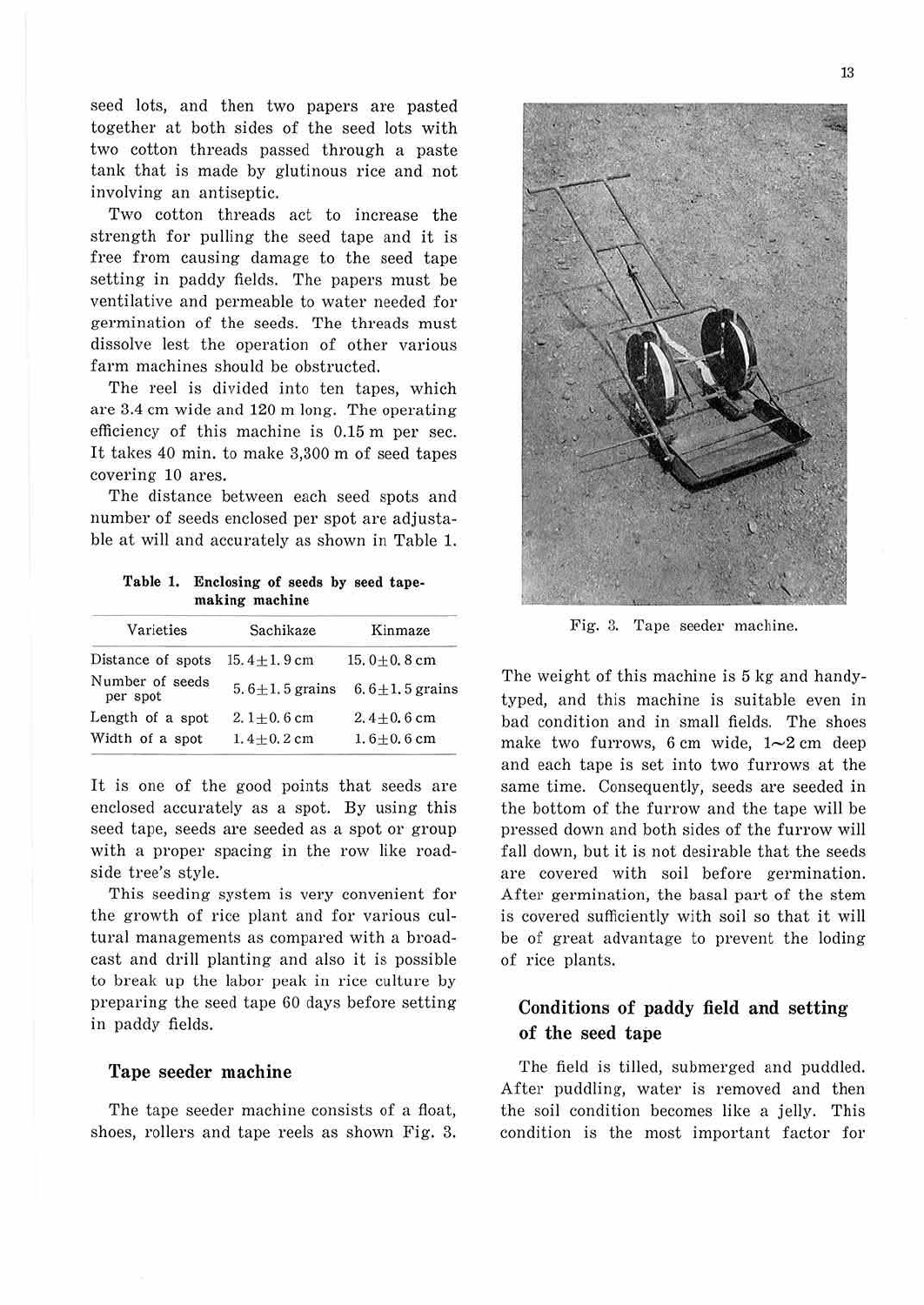good establishment. If the soil is too soft, the tape which is set, will be buried into the paddy soil; consequently, the germination of seeds will be obstructed. If the soil is too hard, the setting operation of the seed tape is difficult and the rows will not be straight. The best soil condition is when the body of 0.04 kg per  $cm<sup>2</sup>$  sinks into the soil in depth of  $0.8 \sim 2.0$  cm. The setting operation of the seed tape is forward style as shown in Fig. 4 and the draft force to drive this machine needs  $3.5\nightharpoonup7.0$  kg of manpower.

Row spacing is adjustable, but the suitable row spacing for seeding operation and for rice growth is 30 cm. Operative accuracy is shown in Table 2. In the case of ordinary

**Table 2. Operative accuracy of the tape seeder machine** 

| Sachikaze                                 | Kinmaze     |  |  |
|-------------------------------------------|-------------|--|--|
| $5.6 \pm 1.5$ grains $6.6 \pm 1.5$ grains |             |  |  |
| $5.5 + 1.2$                               | $5.7 + 1.5$ |  |  |
| 98%                                       | 86%         |  |  |
| 30.0 cm                                   | 30.0 cm     |  |  |
| 14.4 cm                                   | 14.6 cm     |  |  |
|                                           |             |  |  |

direct seeding of rice in non-flooded paddy field, the depth of seeds is not always constant and then the germination percentage is low. However, in the case of seeding by the tape seeder machine, the depth is constant and the seeds are practically not buried in the soil. Therefore, the germination percentage of seeds is high such as  $86\neg 98\%$ . (Fig. 5) This high percentage is the best merit of the seeding method. The field efficiency of this machine is  $6.8 \sim 9.0$  ares per hour.

#### **Management and yield**

#### *1) Variety*

The important factors in the choice of a variety are strong resistance for loding, high germination, vigorous growth, large panicle, little tiller and high quality of rice.



Fig. 4. Setting of seed tape by tape seeder machine in paddy field.



Fig. 5. Seedling germinated on seed tape set by tape seeder machine.

#### *2) Weed* control

Weed control is one of the most important practices in direct seeding culture of rice because the yield of rice is influenced greatly by weeds. There are two methods to control weeds. One is cultural control by water and the other is the use of herbicides. Generally, the following chemical herbicides are used; 3 kg of "NIP" (TOK) after puddling; 450 g of "DCPA" (propanil) at 3 leaves stage of barnyard millet; 3 kg of "Saturn-S" (benthiocarb symetryn) of 5 leaves stage of rice plant and  $50 g$  of "2.4-PA" at the maximum tiller stage of rice plant. The above mentioned quantity of herbicides applied are all standard amount per 10 ares of paddy fields.

### 3) Fertilization

It is common to apply each  $14 \sim 18$  kg per 10 ares of N. P<sub>2</sub>O<sub>s</sub>, and K<sub>2</sub>O as total quantity